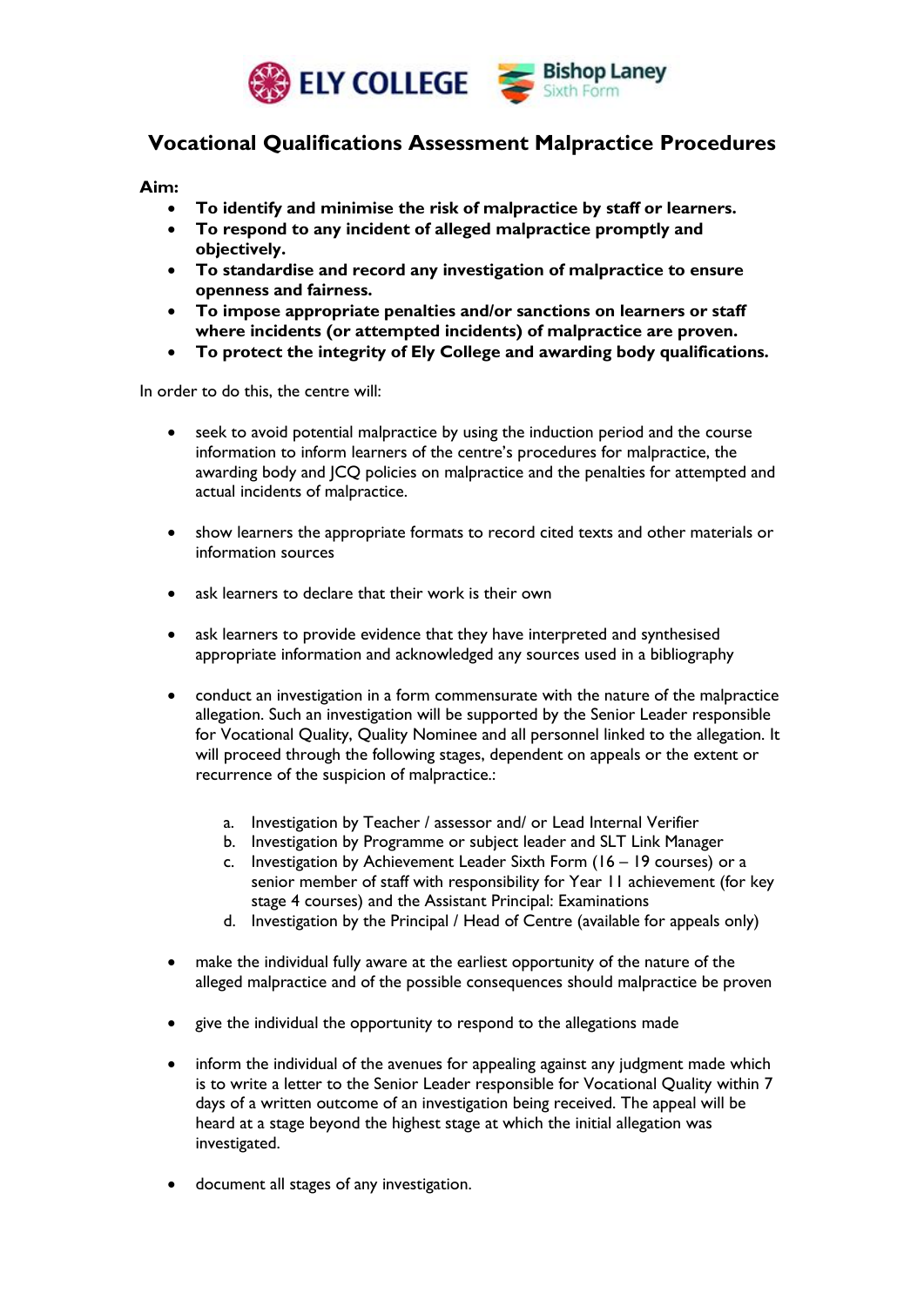

Where malpractice is proven, this centre will apply the following penalties / sanctions:

- a. Repeat the work involved
- b. Reassessment of previous units when investigating previous malpractice
- c. Repeat of all work/removal from course

## Definition of malpractice by learners

This list is not exhaustive and other instances of malpractice may be considered by this centre at its discretion:

- Plagiarism of any nature.
- Collusion by working collaboratively with other learners to produce work that is submitted as individual learner work.
- Copying (including the use of ICT to aid copying).
- Deliberate destruction of another's work.
- Fabrication of results or evidence.
- False declaration of authenticity in relation to the contents of a portfolio or coursework.
- Impersonation by pretending to be someone else in order to produce the work for another or arranging for another to take one's place in an assessment/examination/test.

## Definition of malpractice by centre staff

This list is not exhaustive and other instances of malpractice may be considered by this centre at its discretion:

- Improper assistance to candidates.
- Inventing or changing marks for internally assessed work (coursework or portfolio evidence) where there is insufficient evidence of the candidates' achievement to justify the marks given or assessment decisions made.
- Failure to keep candidate coursework/portfolios of evidence secure.
- Fraudulent claims for certificates.
- Inappropriate retention of certificates.
- Assisting learners in the production of work for assessment, where the support has the potential to influence the outcomes of assessment, for example where the assistance involves centre staff producing work for the learner.
- Producing falsified witness statements, for example for evidence the learner has not generated.
- Allowing evidence, which is known by the staff member, not to be the learner's own, to be included in a learner's assignment/task/portfolio/coursework.
- Facilitating and allowing impersonation.
- Misusing the conditions for special learner requirements, for example where learners are permitted support, such as an amanuensis, this is permissible up to the point where the support has the potential to influence the outcome of the assessment.
- Falsifying records/certificates, for example by alteration, substitution, or by fraud.
- Fraudulent certificate claims, that is claiming for a certificate prior to the learner completing all the requirements of assessment.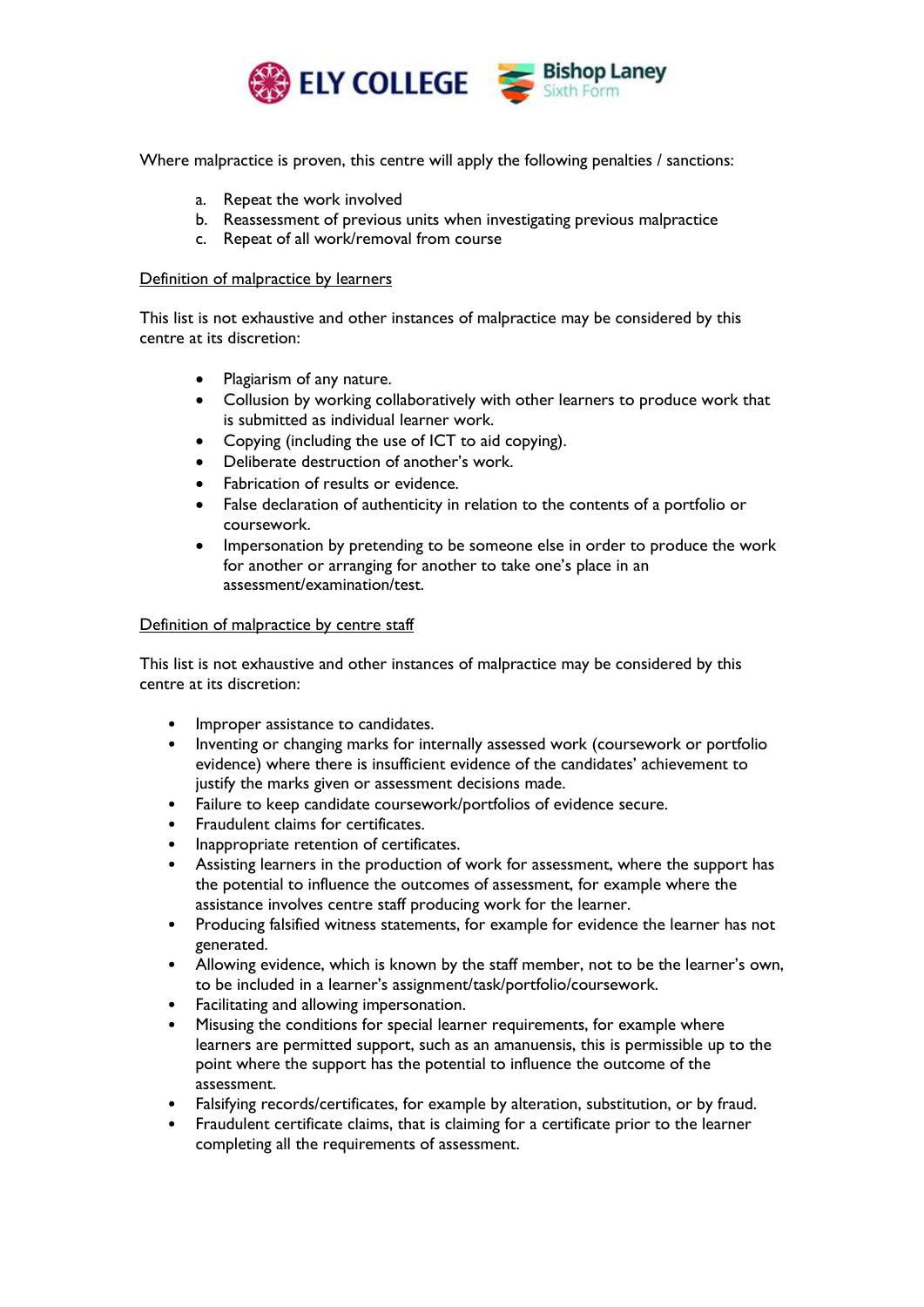

If it is suspected malpractice has taken place then the following actions will occur:

- 1. The learner and incident will be reported to the Senior Leader responsible for Vocational Quality who will determine the stage at which the matter is to be investigated:
	- a. Investigation by assessor (teacher) and / or Lead Internal Verifier
	- b. Investigation by Programme or subject leader and SLT Link Manager
	- c. Investigation by Achievement Leader Sixth Form (16 19 courses) or a senior member of staff with responsibility for Year 11 achievement (for key stage 4 courses) and the Assistant Principal: Examinations
- 2. The learner will write their account and the teacher/assessor or member of staff who identified suspected malpractice will write their account of the incident. Such statements will be passed to and retained by the Senior Leader responsible for Vocational Quality or an appropriate administrator; which may be the exams officer.
- 3. If in receipt of statements, the administrator or exams officer will keep original statements and pass copies of the statements to the Senior Leader responsible for Vocational Quality who will determine the next steps following an investigation, with due regard to the current policies and procedures of the JCQ [\(https://www.jcq.org.uk/exams-office/malpractice\)](https://www.jcq.org.uk/exams-office/malpractice) or individual awarding organisations.
- 4. The Senior Leader responsible for Vocational Quality will discuss the malpractice issue with both parties and will advise them as to the outcome and any sanction to be applied or actions required.
	- a. Repeat the work involved
	- b. Reassessment of previous units with regard to investigating previous malpractice
	- c. Repeat of all work/removal from course
- 5. If the learner is found to be in breach of awarding body or JCQ malpractice policies then they may be reported to the awarding body in line with the required procedures.

*Heads of centre must notify the appropriate awarding body immediately of all alleged, suspected or actual incidents of malpractice. The only exception to this is candidate malpractice discovered in controlled assessments, coursework or non-examination assessment before the authentication forms have been signed by the candidate.*

JCQ. https://www.jcq.org.uk/exams-office/malpractice/notice-to-centres---malpractice